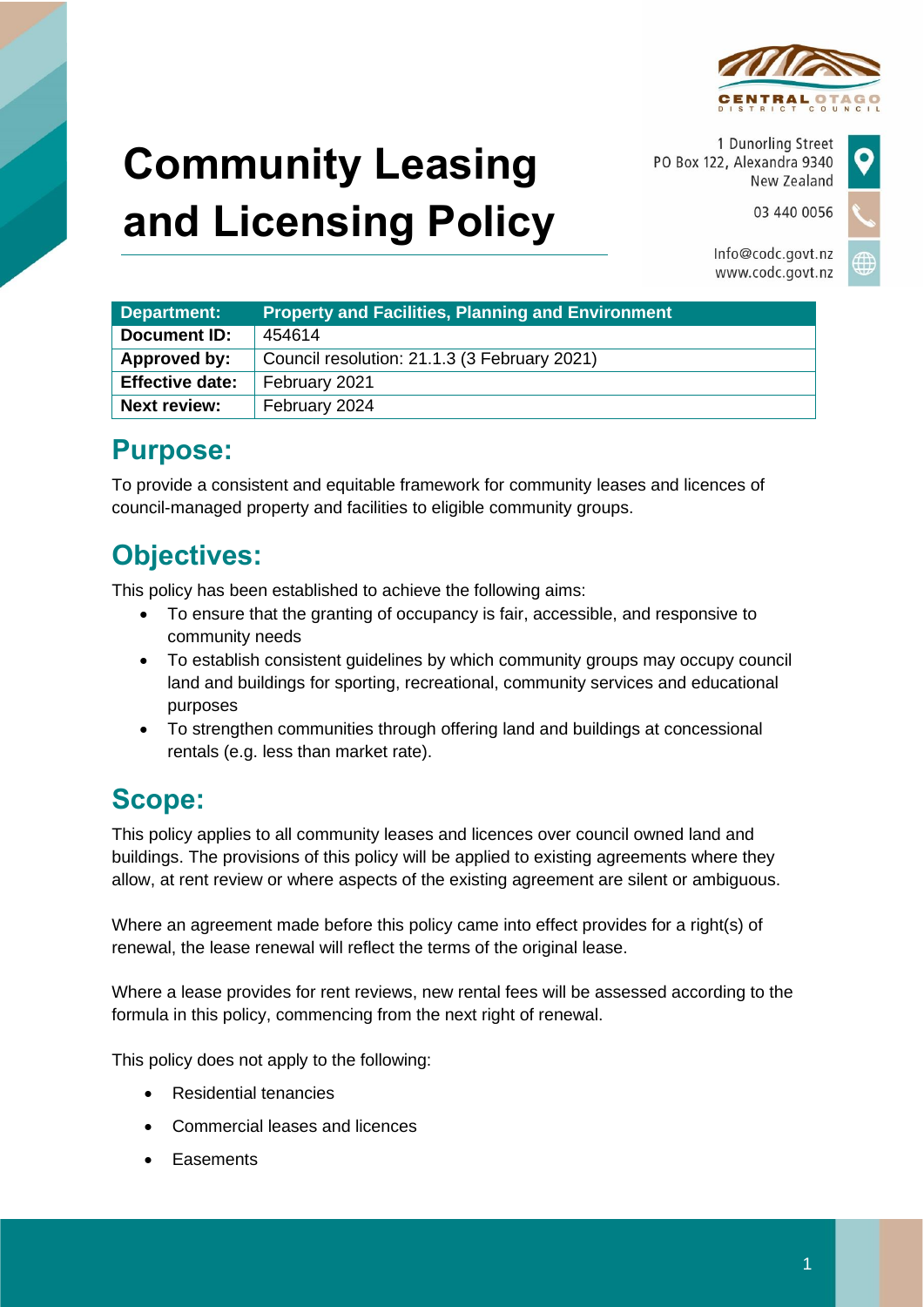

• Short term hiring of council facilities (Note: These are covered by the Council's Fees and Charges).

# **Definitions:**

#### **Affiliation fees**

Any money paid by a group to belong to a regional or national association.

#### **Commercial lease/licence**

A lease/licence with a person or group carrying out activities for the primary purpose of generating funds for profit or who occupy the land for the purposes of private use or private gain.

#### **Community lease/licence**

A lease/licence to a group carrying out activities on a not-for-profit basis who use their funds to develop and maintain the group or invest them for the betterment of the local community. Community leases are made according to the terms set out in this policy.

#### **Lease**

An agreement where the Council grants the tenant the right to exclusive use of a defined area ('leased area') as set out in the lease, which may include the whole or part of a councilowned building and/or land.

#### **Licence**

An agreement where the Council grants the tenant the non-exclusive right to use a defined area ('licensed area') as set out in the licence, which may include the whole or part of a council-owned building and/or land.

#### **Open membership**

Membership is open to all persons able to use a group's services and willing to accept the responsibilities of membership.

#### **Subscription income**

Money paid by permanent or casual members of a group on a periodic basis to belong to the group. This includes types of income such as casual memberships and green fees.

#### **Tenant**

A person or group to which an agreement is made.

# **Policy:**

### **Eligibility**

Community lease and licence agreements may be granted to community groups undertaking community activities. In order to be eligible, groups must be able to demonstrate the following: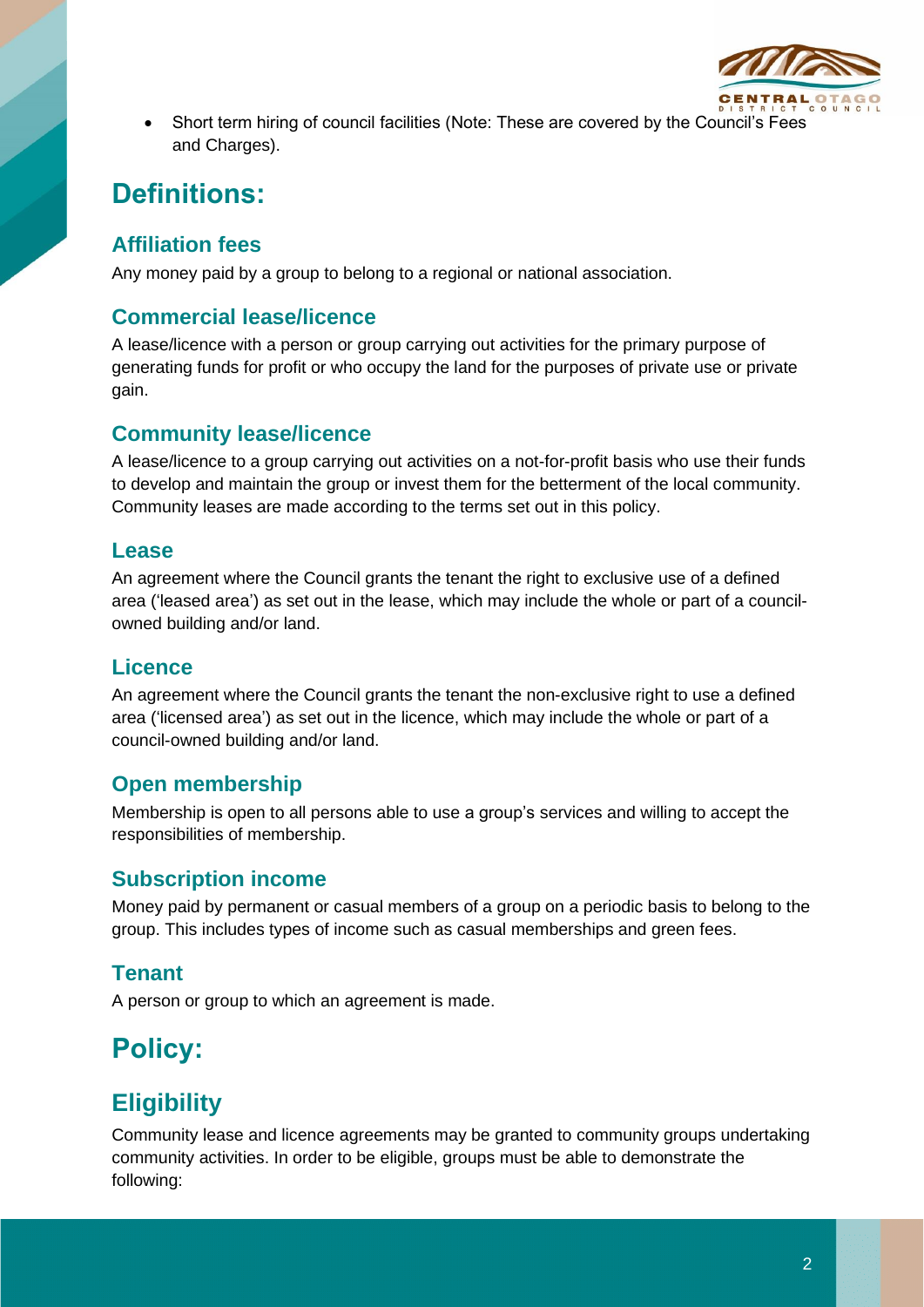

- Groups must be non-profit organisations or associations of people who have the primary aim of working to provide services, benefits and recreation to the community;
- Any funds a group generates must be used to maintain and develop the organisation to support community services and activities;
- Groups must have open membership criteria; and
- Membership or participation fees reflect the reasonable costs of providing the activity.

A group can apply for ground or premises agreement. Ground agreements are applicable where the Council owns the land and the group owns the building. Premises agreements are applicable where the Council owns the land and buildings.

#### **Assessment Criteria**

The following assessment criteria will be applied when assessing applications and renewals in order to determine suitability for granting community leases and licences

- The group's purpose and activities must be consistent with the Council's strategic direction
	- o Key questions: What is the group's purpose? What additional benefits will the proposal bring to the community?
- It is desirable for groups to be an incorporated society or trust
	- $\circ$  Key questions: How does the group spend the money it raises and what happens to any surplus? What additional benefits will the proposal bring to the community?
- The group must be able to demonstrate that they are sustainable in terms of membership and/or users for the term of agreement
	- o Key questions: Is there evidence that the group's membership numbers and trends justify the proposal? Is there an open membership policy?
- The group must be in a financial position to fulfil its obligations under the agreement
	- o Key questions: How does the group fund its activities? Is there evidence that the group is able to afford to meet the obligations of occupying the land/building?
- The land and buildings should be utilised to the fullest extent possible
	- o Key questions: How often will the building be used and what activities are planned? What alternatives have been considered by the group and why have they been rejected? Is there potential for the group to share facilities with other groups?
- The activity must not have the potential to adversely affect open space values or cause environmental harm
	- o Key questions: Is the activity consistent with relevant legislation and any applicable reserve management plans? Is there a potential for adverse environmental effects to be caused by the activity? If yes, how will these be mitigated?
- There must be demonstrated support and need within the community for the activity
	- $\circ$  Key questions: Is there demonstrated support from the wider community and those expected to benefit from the activity? Are similar activities to the one being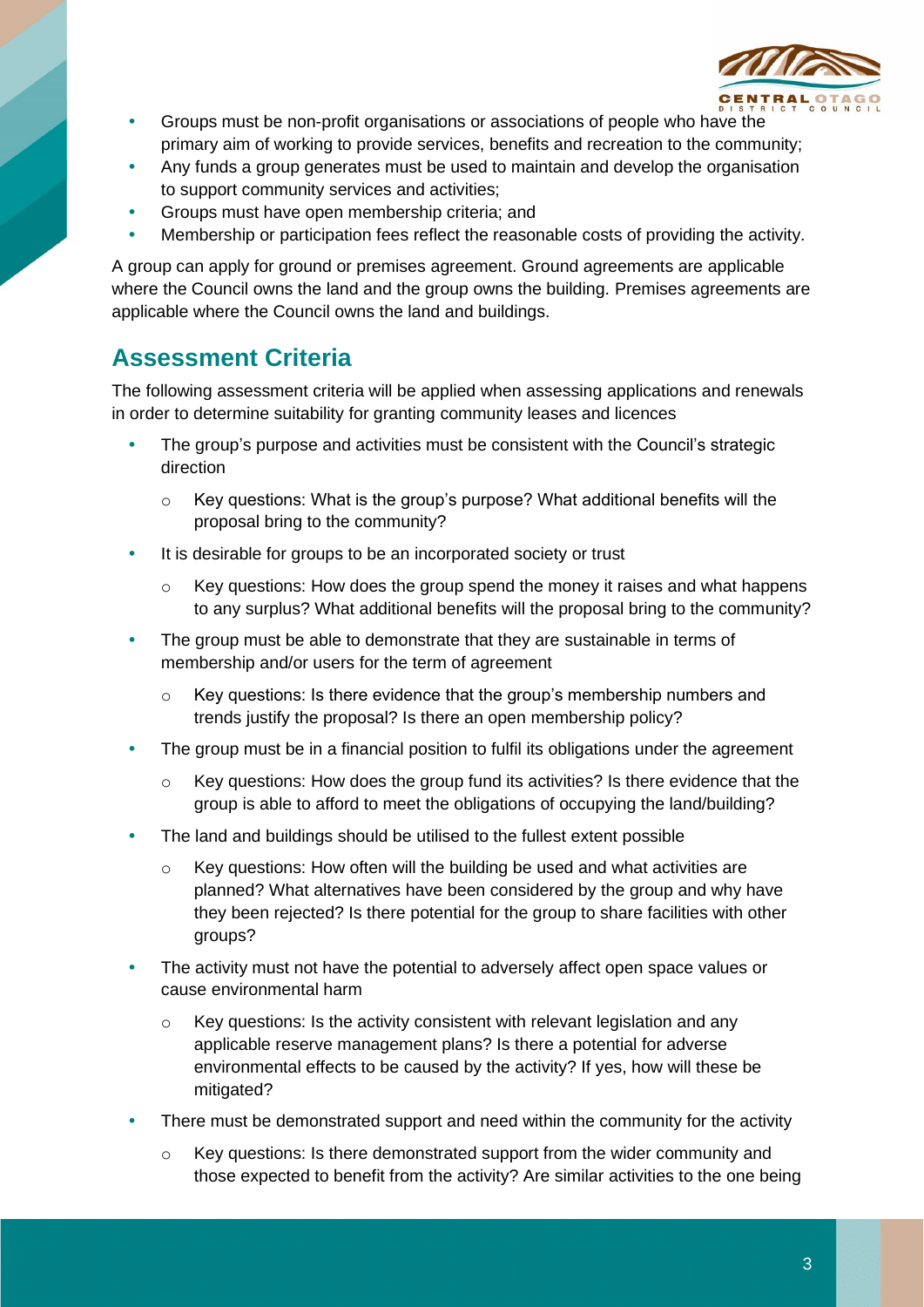

proposed, delivered by other facilities that are accessible to the group and the wider community?

Each application will be considered on its merits by council staff who will make recommendations to the relevant Community Board or the Council for approval.

In the case of lease renewals, the assessment criteria will be used to check that the:

- Lease will continue to be consistent with the Council's objectives as defined in key strategic documents such as the Long Term Plan; and
- Terms and conditions of the previous lease were met.

Unless there is evidence that the above are not met to a significant extent, a renewed lease will be offered to the lessee. If the activity that the lease was originally granted for has changed significantly, the Council may require an application for a new lease.

#### **Expressions of Interest**

Generally for council owned or controlled land available for tenure, an Expression of Interest (EOI) process is conducted to determine the most suitable occupant or user of the land. In some instances, the Council may target EOIs to particular community organisations that meet specific community needs.

The Council will assess all applications against this policy and any additional eligibility and assessment criteria specified in the EOI documentation to select a suitable occupant or user. If a suitable occupant or user is not identified the Council may determine not to grant tenure to any applicant.

Where applications are made outside of an EOI process, the Council will publicly notify the availability of the land in question if it is considered to be in the public interest to do so.

#### **Public Notification**

The Reserves Act 1977 contains exceptions to the public notification requirements set out in sections 119 and 120 of the Act. The exception applies if the proposed agreement conforms with the approved management plan for the reserve, or if the proposed agreement is subject to a resource consent that was notified under section 93(2) of the Resource Management Act 1991.

The availability of a site not classified as a reserve may be publicly notified where it is considered that the occupation of the site is of broader public interest.

#### **Fee Determination**

Community leases will be offered at concessional rates which are, by their very nature, set significantly below the potential market rent. The difference between these rates is effectively a subsidy provided by the Council to groups which assists the Council in achieving its desired community outcomes.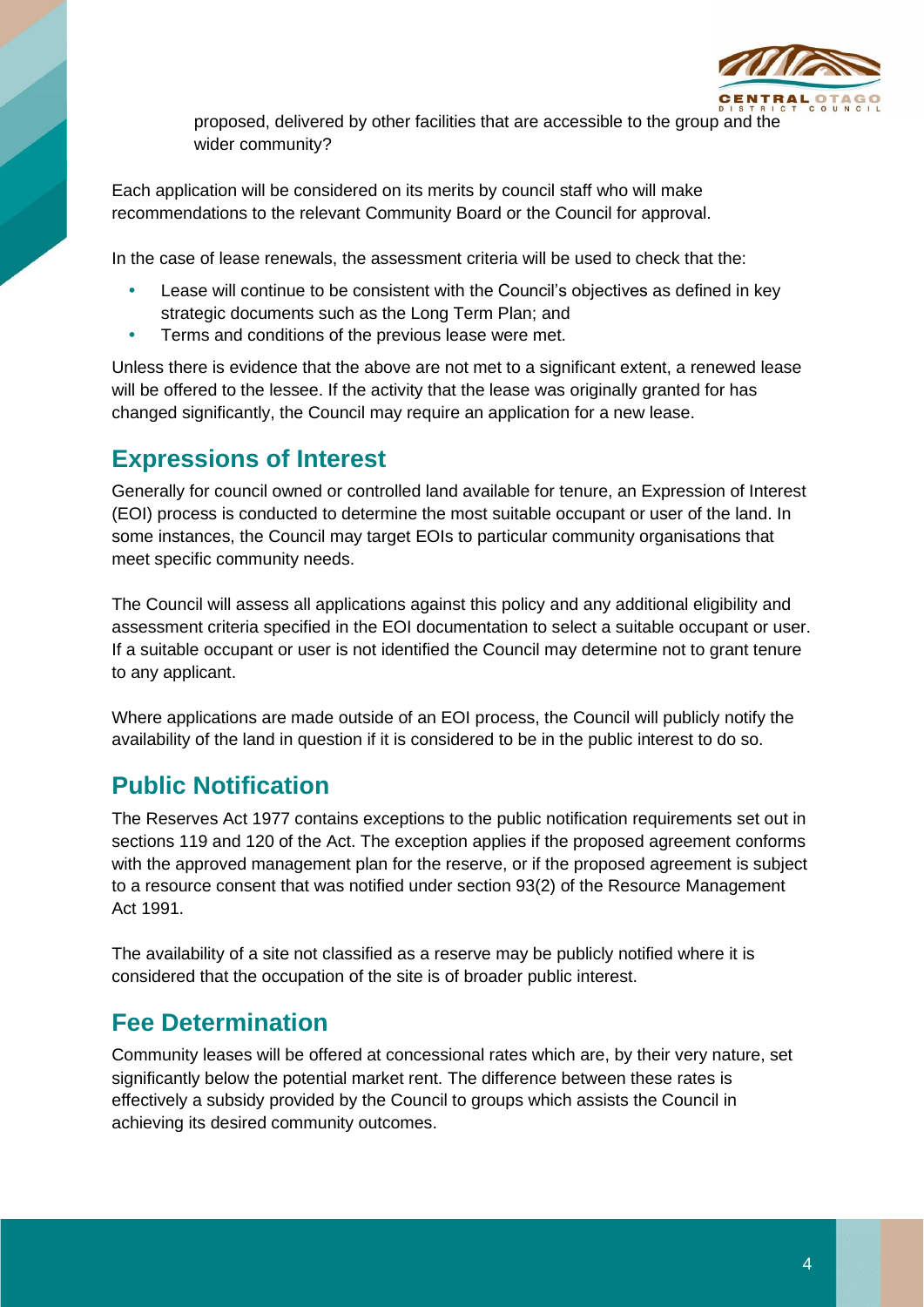

Annual rentals will be calculated at 2.5% of the tenants subscription income less any affiliation fees. This will be calculated over the most recent 5 years the group has filed a financial statement. Where a group does not have 5 years of financial statements, the rental fee will be calculated as an average over the financial statements that are available. This rental fee shall apply for the first 5 years of an agreement or until a rent review is completed.

In exceptional circumstances, the tenants and the Council may agree to an alternative method of determining rent if it is considered that the standard method will produce an unjust outcome.

Rent reviews shall occur every 5 years and will apply the formula of 2.5% of subscription income less any affiliation fees. This will be calculated as an average based on the tenants most recent 5 years of financial statements. Rent reviews shall be authorised by the Chief Executive Officer.

The tenant is required to submit a copy of their financial statements to the Council to assist with this.

The Council will consider proposals for community leases and licences of endowment land and will determine rent in a manner consistent with the conditions of the endowment. To mitigate this, the tenant may apply for a grant from the relevant Community Board to subsidise the cost of their agreement to the level of 2.5% of the group's subscription income less affiliation fees.

#### **Tenure Framework**

The standard length of lease and licence agreements will generally be 15 years with a further 15 year right of renewal.

The exception to this is where the land or buildings in question have been identified in Council strategic documents or plans as having a potential alternative use. In these cases, the standard length of agreement will be 5 years with a further 5 year right of renewal.

The Council reserves the right to terminate an agreement with six months' notice if it requires part or whole of the occupied area for other activities.

In all cases, a shorter tenure may be granted in circumstances not limited to the following:

- The life expectancy of the building is less than the standard tenure applicable
- A shorter tenure is required by a management plan
- In exceptional circumstances where the Council and the tenant agree that a shorter tenure is necessary

A longer tenure may be granted in circumstances not limited to the following:

- Where groups amalgamate or share facilities
- Where a significant capital investment is planned (e.g. construction of a new club room)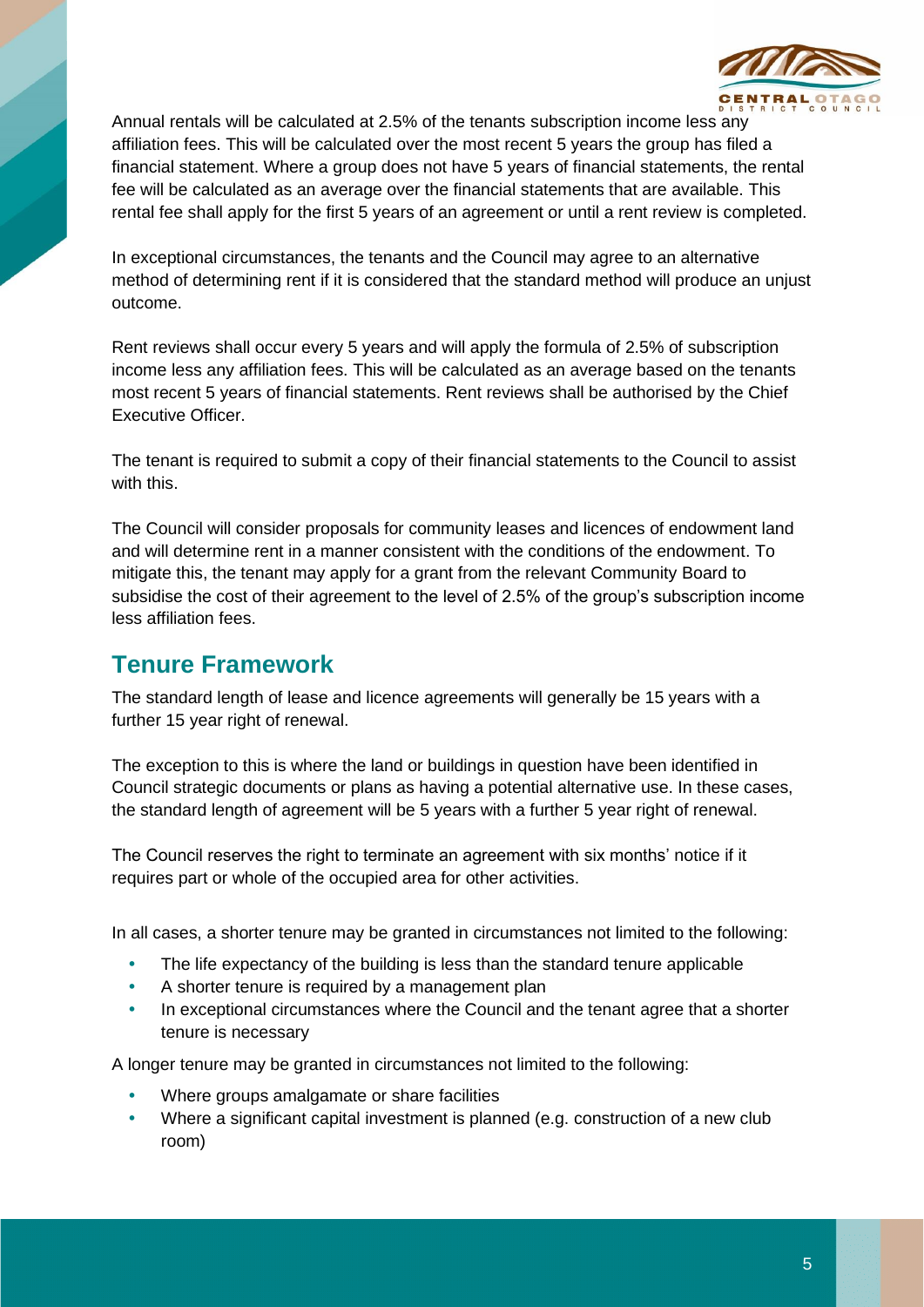

• In exceptional circumstances where the Council and the tenant agree that a longer tenure is necessary.

# **Standard Terms and Conditions**

### **Allocation of Responsibilities**

The following table outlines standard tenant responsibilities in relation to:

- **Utilities**
- Rates
- Building insurance
- Structural maintenance
- Non-structural maintenance

|                | Energy and | Rates   | <b>Building</b> | <b>Structural</b> | Non-        |
|----------------|------------|---------|-----------------|-------------------|-------------|
|                | water      |         | Insurance       | maintenance       | structural  |
|                |            |         |                 |                   | maintenance |
| Council-       | Tenant     | Tenant  | Council         | Council           | Tenant      |
| owned          |            |         |                 |                   |             |
| land/buildings |            |         |                 |                   |             |
| Community-     | Tenant     | Tenant  | Tenant          | Tenant            | Tenant      |
| group owned    |            |         |                 |                   |             |
| buildings      |            |         |                 |                   |             |
| Rooms within   | Council    | Council | Council         | Council           | Council     |
| council        |            |         |                 |                   |             |
| building*      |            |         |                 |                   |             |

\* Where a tenant occupies a room in a council building, a service charge will be incurred. The service charge will represent a fair portion of utility costs incurred by the tenant's activities.

The above schedule of responsibilities will apply unless the tenant and the Council otherwise agree.

### **Subleasing**

Tenants may not transfer, sublet, or dispose of their interest in a lease without prior written approval from the Council.

Subleasing will only be considered where the sublessee and its activities comply with the policy, applicable legislative requirements, and management plans. If the land is classified as a reserve, the sublessee's activities must enhance the primary purpose of the land.

If a lessee is given approval to enter into a sublease, the lessee will be responsible for:

- Preparing the sublease and associated costs
- Obtaining approval of the sublease agreement
- Recovery of all fees and charges associated with the sublease
- Providing the Council with an executed copy of the sublease agreement.